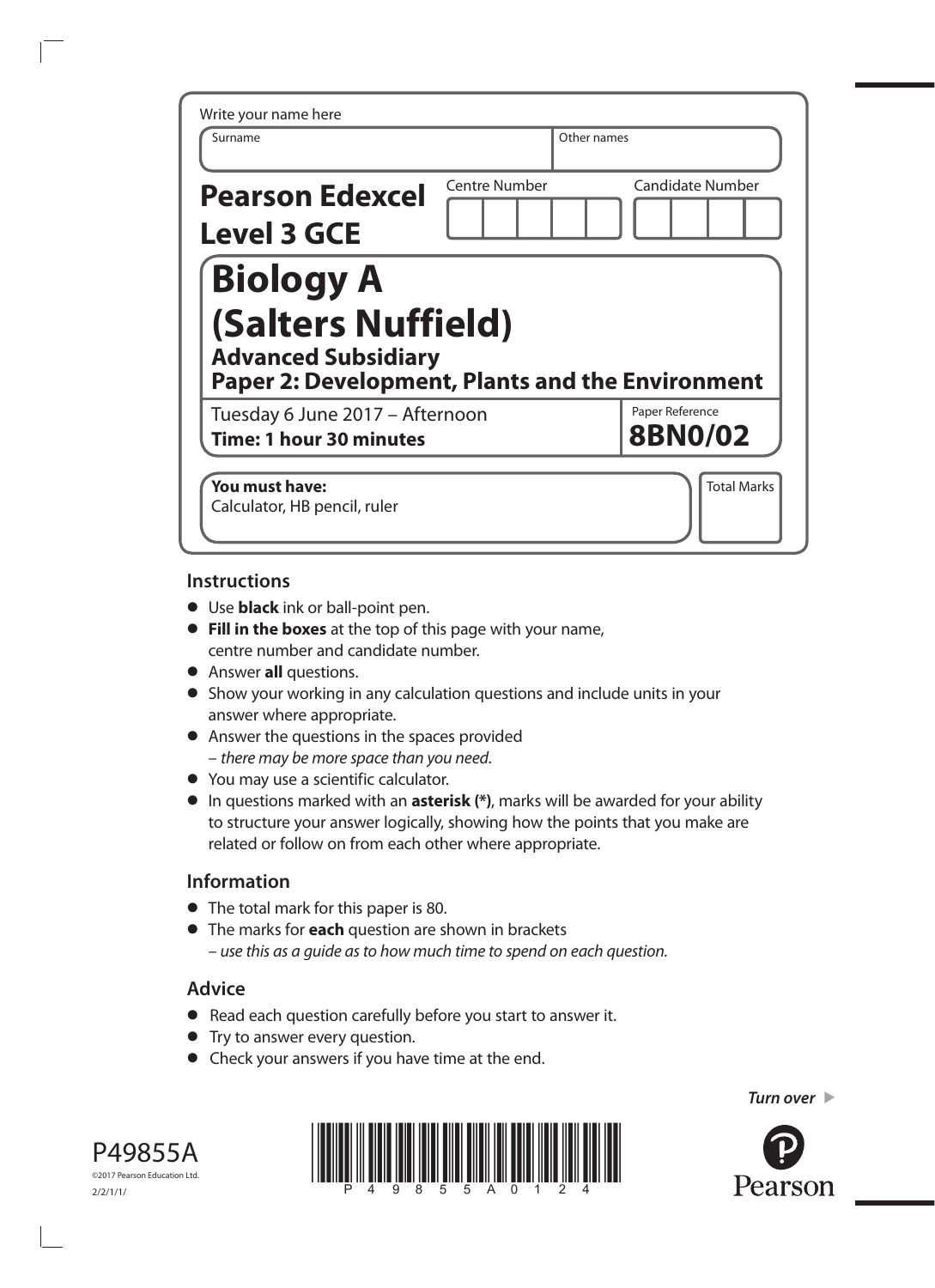|                                            |   | <b>Answer ALL questions.</b>                                                                                                                                                                                    |     |
|--------------------------------------------|---|-----------------------------------------------------------------------------------------------------------------------------------------------------------------------------------------------------------------|-----|
| Write your answers in the spaces provided. |   |                                                                                                                                                                                                                 |     |
|                                            |   | Some questions must be answered with a cross in a box $\boxtimes$ . If you change your mind about an<br>answer, put a line through the box $\boxtimes$ and then mark your new answer with a cross $\boxtimes$ . |     |
| 1                                          |   | Plant cell walls contain cellulose. Cellulose molecules are polymers.                                                                                                                                           |     |
| $(a)$ (i)                                  |   | Name the monomer that makes up cellulose.                                                                                                                                                                       |     |
|                                            |   |                                                                                                                                                                                                                 | (1) |
|                                            |   | (ii) Which of the following correctly describes how these monomers are held                                                                                                                                     |     |
|                                            |   | together in a cellulose molecule?                                                                                                                                                                               | (1) |
| $\times$                                   | A | by glycosidic bonds in a branched chain                                                                                                                                                                         |     |
| $\times$                                   | B | by glycosidic bonds in an unbranched chain                                                                                                                                                                      |     |
| $\times$                                   | C | by hydrogen bonds in a branched chain                                                                                                                                                                           |     |
| $\times$                                   | D | by hydrogen bonds in an unbranched chain                                                                                                                                                                        |     |
|                                            |   | (iii) Cellulose molecules are held together in bundles called microfibrils.                                                                                                                                     |     |
|                                            |   | These microfibrils are embedded in a matrix containing calcium pectate.                                                                                                                                         |     |
|                                            |   | Calcium pectate can be found in the                                                                                                                                                                             |     |
|                                            | A | amyloplast                                                                                                                                                                                                      | (1) |
|                                            | В | chloroplast                                                                                                                                                                                                     |     |
|                                            | C | middle lamella                                                                                                                                                                                                  |     |
| ×                                          | D | tonoplast                                                                                                                                                                                                       |     |
| $(b)$ (i)                                  |   | The cell walls in some plant tissues have secondary thickening. This may<br>contain a substance called lignin.                                                                                                  |     |
|                                            |   | Which of the following properties can lignin give to cell walls in plants?                                                                                                                                      |     |
| $\times$                                   | A | flexibility and permeability to water                                                                                                                                                                           | (1) |
| $\times$                                   | B | flexibility and waterproofing                                                                                                                                                                                   |     |
| $\times$                                   | C | strength and permeability to water                                                                                                                                                                              |     |
| $\times$                                   | D | strength and waterproofing                                                                                                                                                                                      |     |
|                                            |   |                                                                                                                                                                                                                 |     |

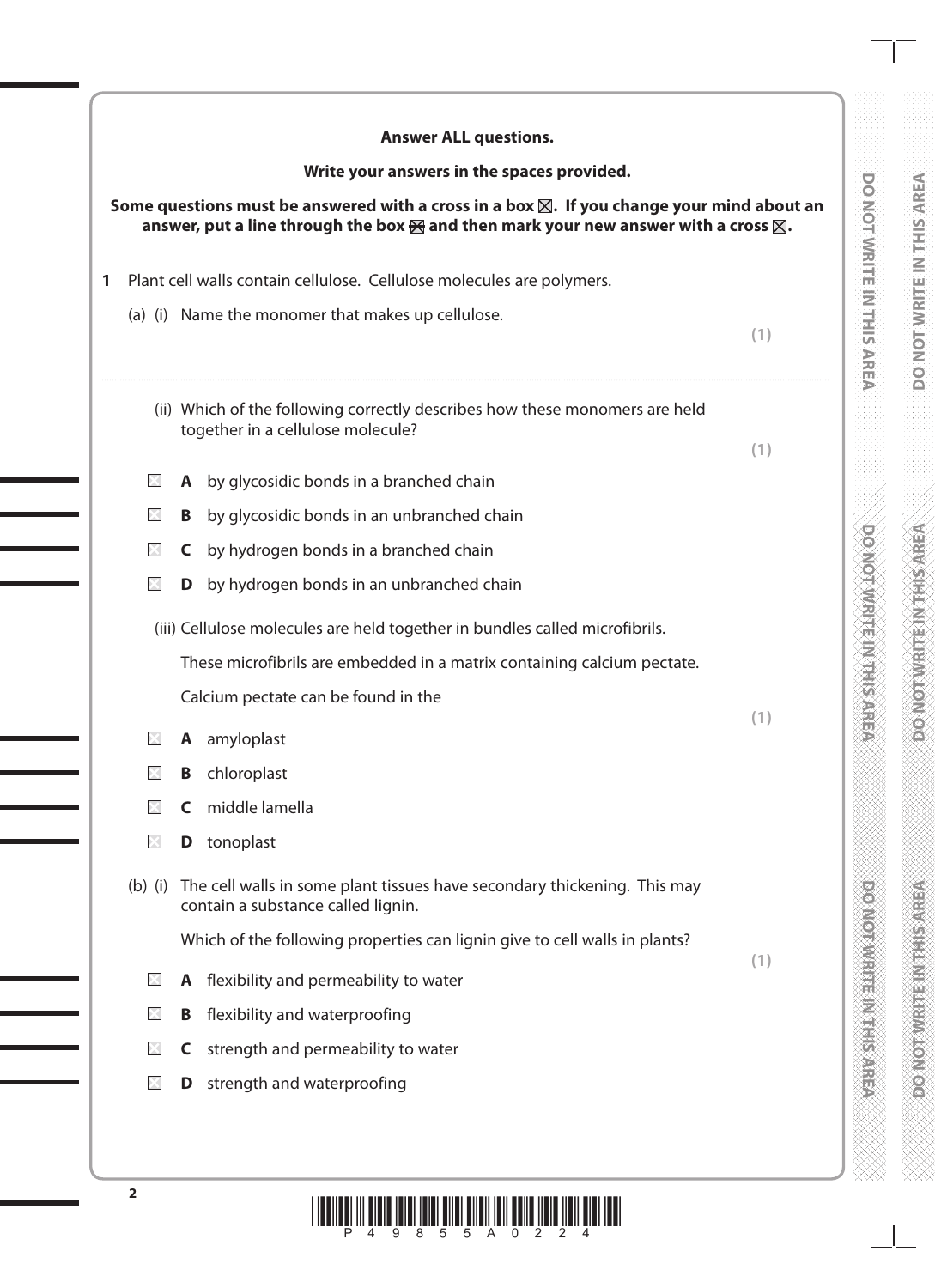| (ii) Name a plant tissue that has lignin in its cell walls.                                                                                  | (1) |
|----------------------------------------------------------------------------------------------------------------------------------------------|-----|
| (c) Some plant cells also contain the polymer starch.<br>Explain how the structure and properties of starch are related to its function as a |     |
| storage molecule.                                                                                                                            | (3) |
|                                                                                                                                              |     |
|                                                                                                                                              |     |
|                                                                                                                                              |     |
|                                                                                                                                              |     |
|                                                                                                                                              |     |
|                                                                                                                                              |     |
| (Total for Question 1 = 8 marks)                                                                                                             |     |
|                                                                                                                                              |     |
|                                                                                                                                              |     |
|                                                                                                                                              |     |

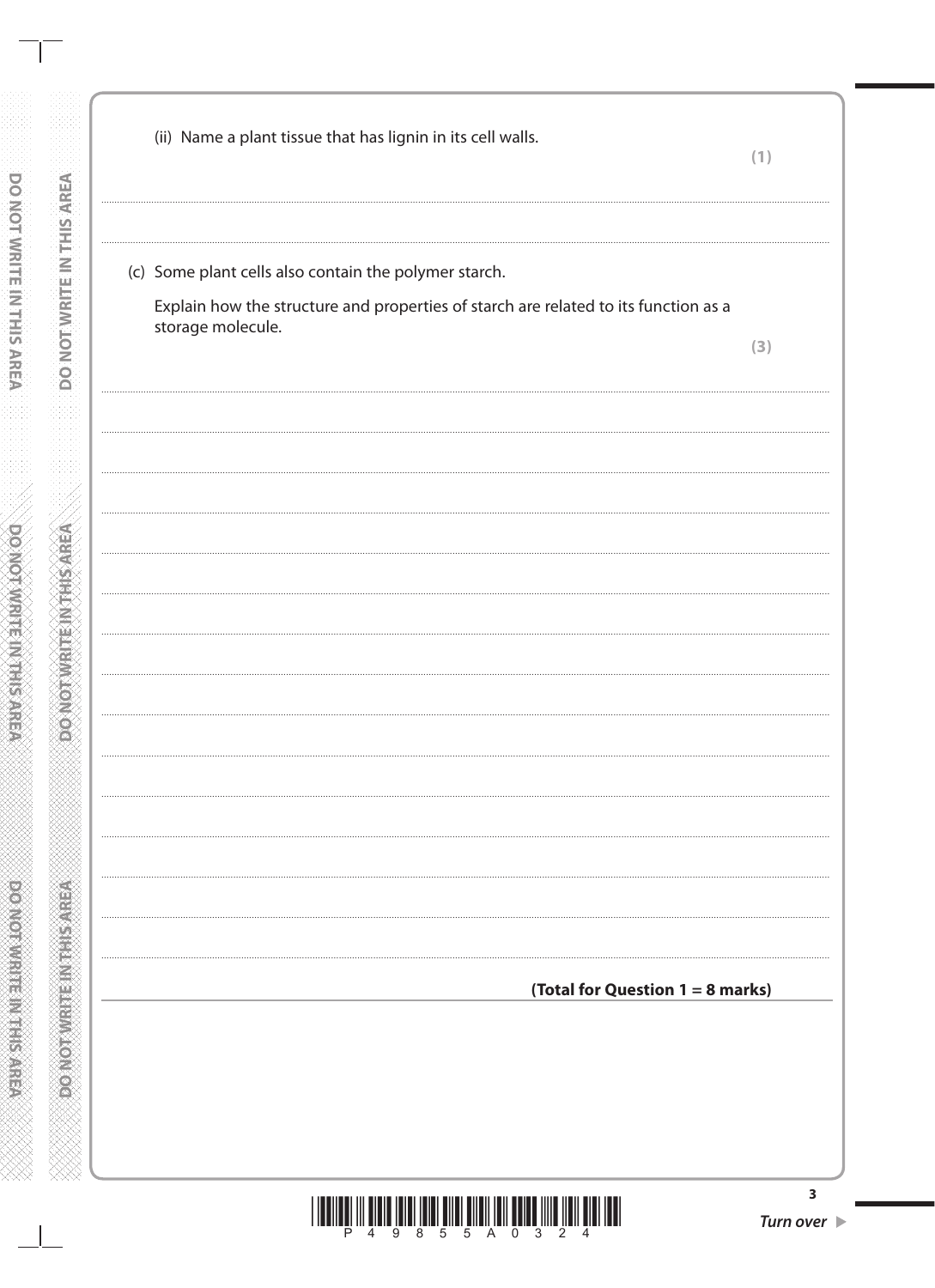**PODYOBY AT EXPERIMENT SYSTEM** 

**2** Lupus is a genetic condition that has various symptoms.

There are several different genes involved in the development of the disease. The symptoms that develop vary depending on genetic and environmental factors.

Stress and exposure to chemicals in the environment can influence the development of lupus.

(a) (i) What is the term that refers to the pattern of inheritance where a single characteristic is determined by more than one gene?

**(1)**

- **A** epigenetic
- **B** monogenic
- **ZC** polygenic
- **D** sex-linked
- (ii) Which of the following is another environmental factor that could affect the development of lupus?
- **A** age
- **B** diet
- **C** gender
- **D** height

**(1)**

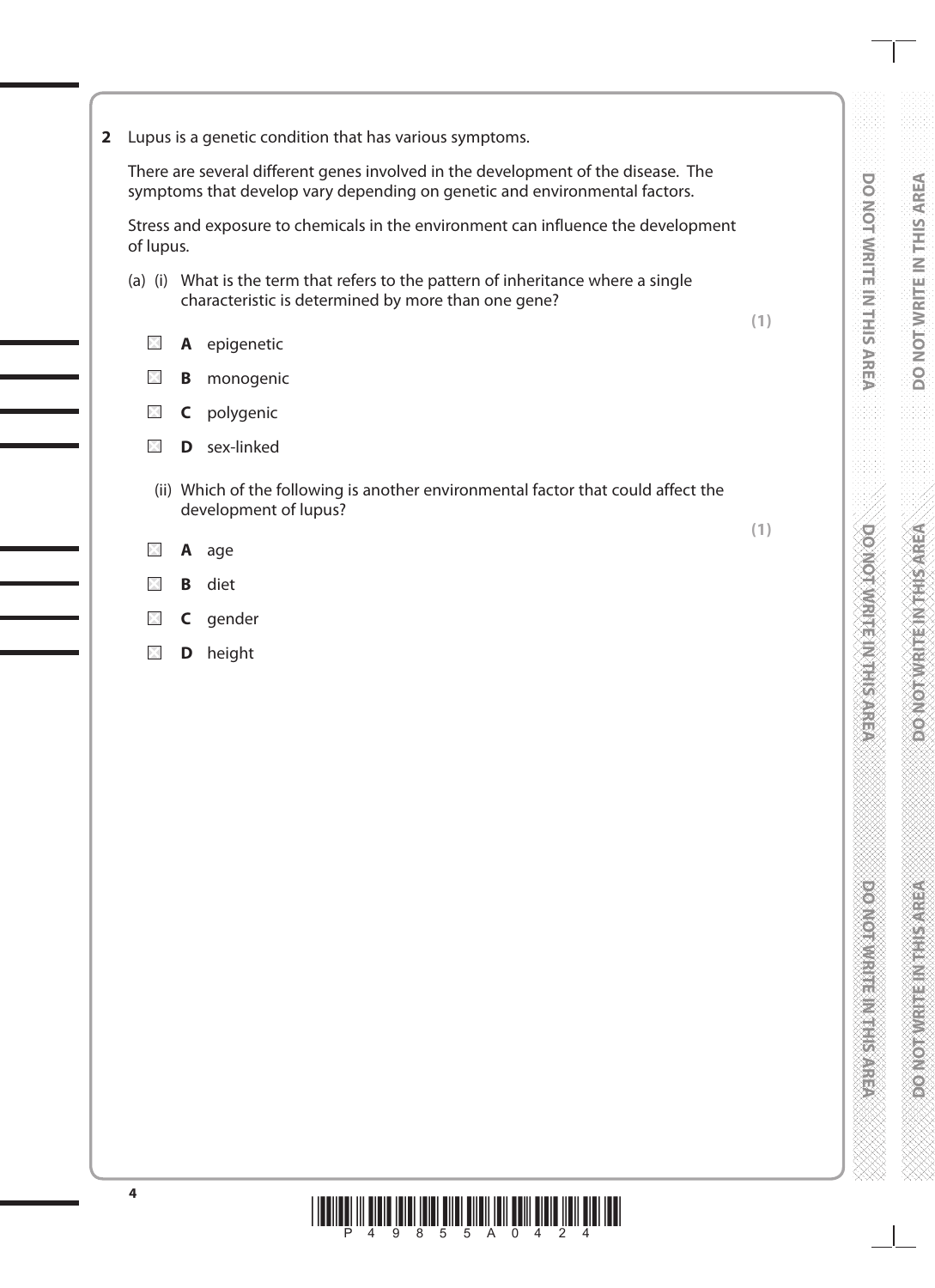| (b) Alleles of a gene linked to the development of lupus have been located on the<br>X chromosome.                                                   |     |
|------------------------------------------------------------------------------------------------------------------------------------------------------|-----|
| Scientists tested 13 different alleles of the IRAK1 gene, which is located on the<br>X chromosome. Five of these alleles were associated with lupus. |     |
| If these five alleles are recessive, explain how this could affect the ratio of males to<br>females who develop lupus.                               |     |
|                                                                                                                                                      | (3) |
|                                                                                                                                                      |     |
|                                                                                                                                                      |     |
|                                                                                                                                                      |     |
|                                                                                                                                                      |     |
|                                                                                                                                                      |     |
|                                                                                                                                                      |     |
|                                                                                                                                                      |     |
|                                                                                                                                                      |     |
|                                                                                                                                                      |     |
|                                                                                                                                                      |     |
|                                                                                                                                                      |     |
|                                                                                                                                                      |     |
|                                                                                                                                                      |     |
| (Total for Question 2 = 5 marks)                                                                                                                     |     |
|                                                                                                                                                      |     |
|                                                                                                                                                      |     |
|                                                                                                                                                      |     |
|                                                                                                                                                      |     |
|                                                                                                                                                      |     |

**DONOTWATEW HISAREA** 

**ASSESSMENT MANAGEMENT** 

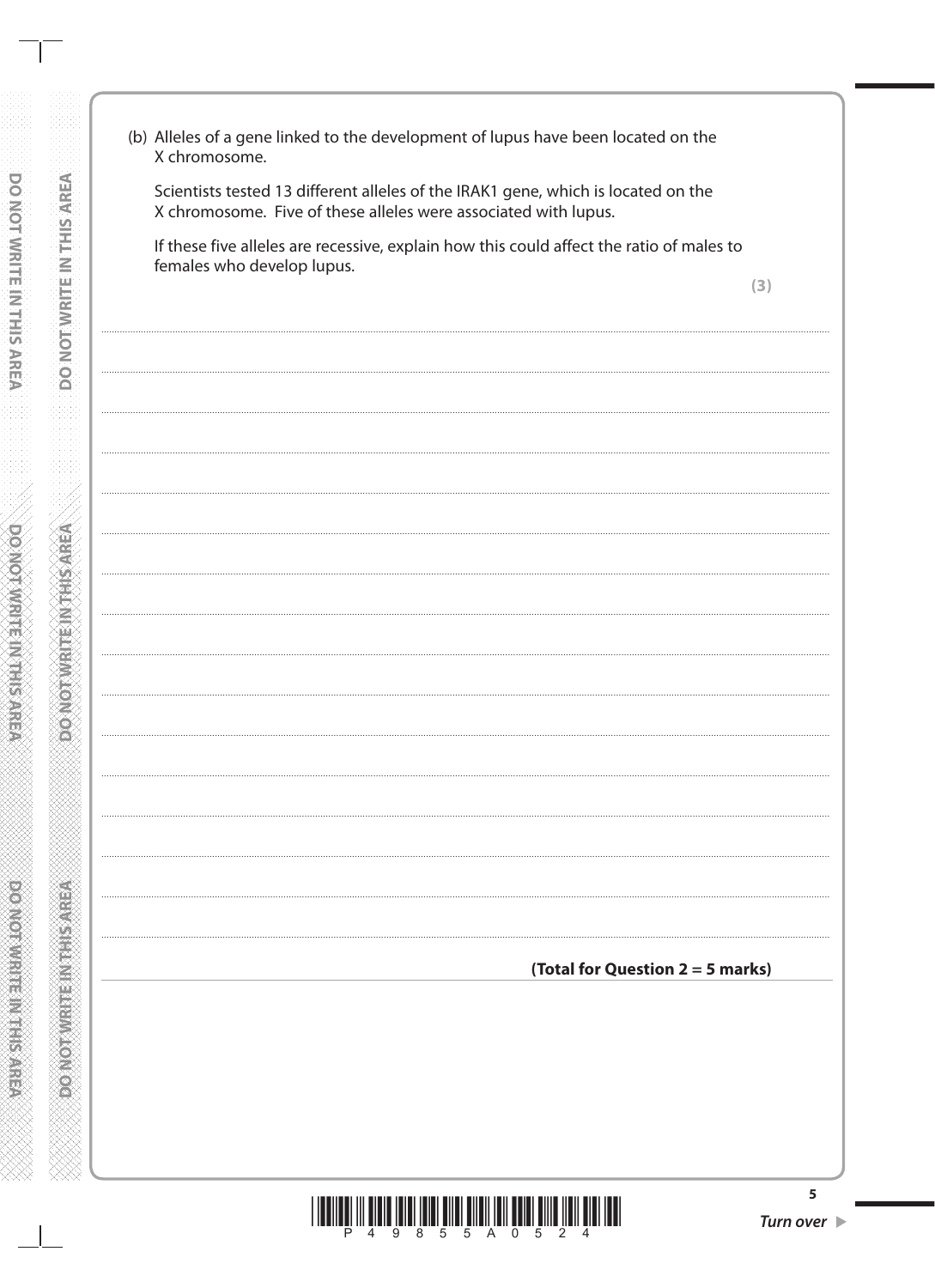3 Conservation programmes are used to save endangered species.

The Scottish wildcat, shown in the photograph, is a subspecies of the European wildcat. Felis silvestris silvestris.



The Cairngorms Wildcat Project estimates that there are 150 breeding pairs left, but the Scottish Wildcat Association believes that only 35 cats remain.

A conservation group proposed that a captive breeding programme, and the relocation of Scottish wildcats, would be necessary to prevent extinction.

(a) (i) State why the Scottish wildcat has been described as **endemic**.

(ii) The Scottish wildcat can interbreed successfully with domestic cats.

Explain the effect this could have on the genetic diversity of the Scottish wildcat.

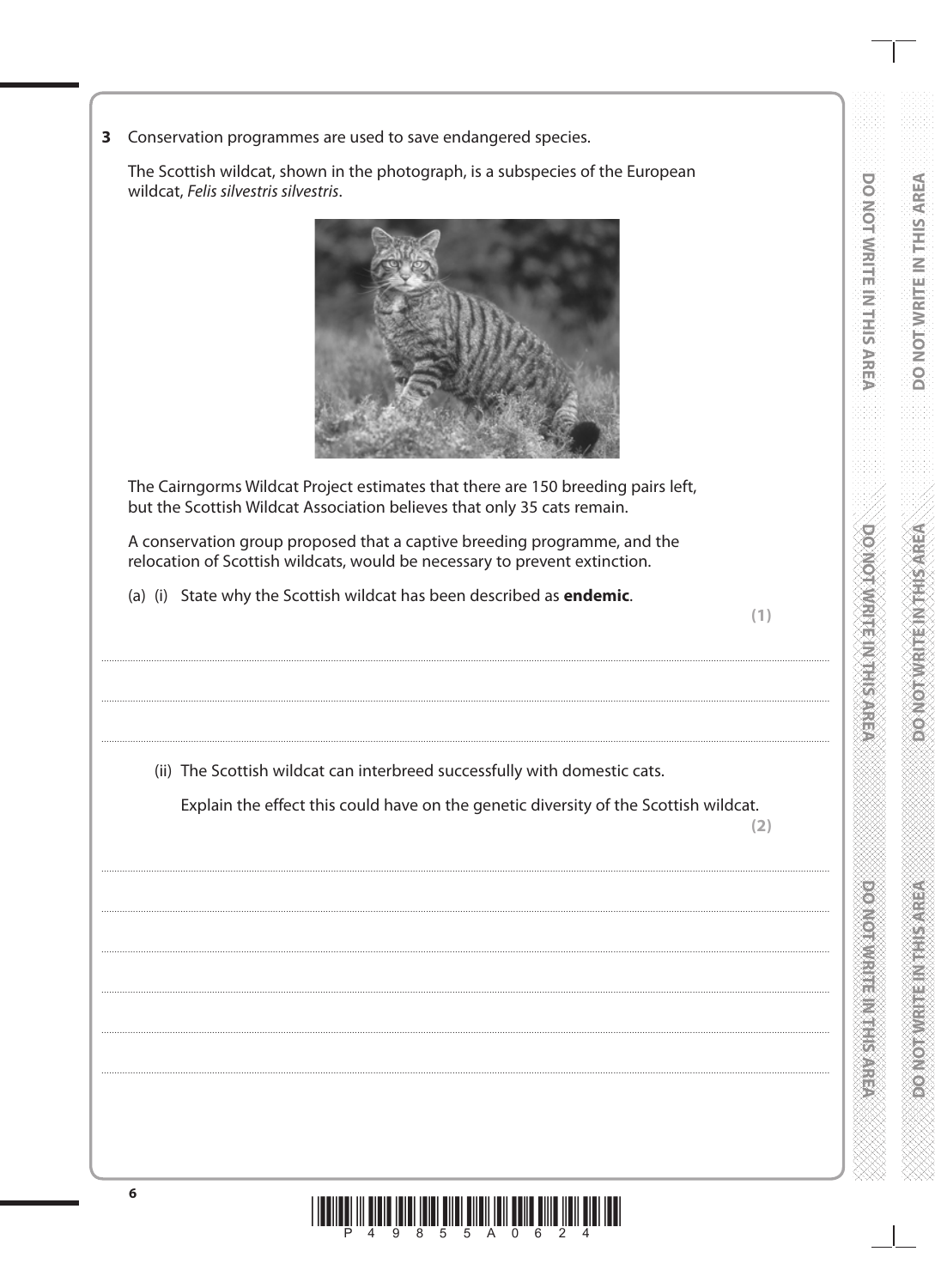(b) Explain how molecular phylogeny could be used to determine the relationships between the Scottish wildcat and other subspecies of European wildcat.  $(2)$ (c) Describe how the proposed conservation programme could prevent the Scottish wildcat from becoming extinct. **DONOTWRITEINTHISAREA**  $(4)$ (Total for Question 3 = 9 marks)  $\overline{z}$ 

**RESPONDED MEANS AND ROOM**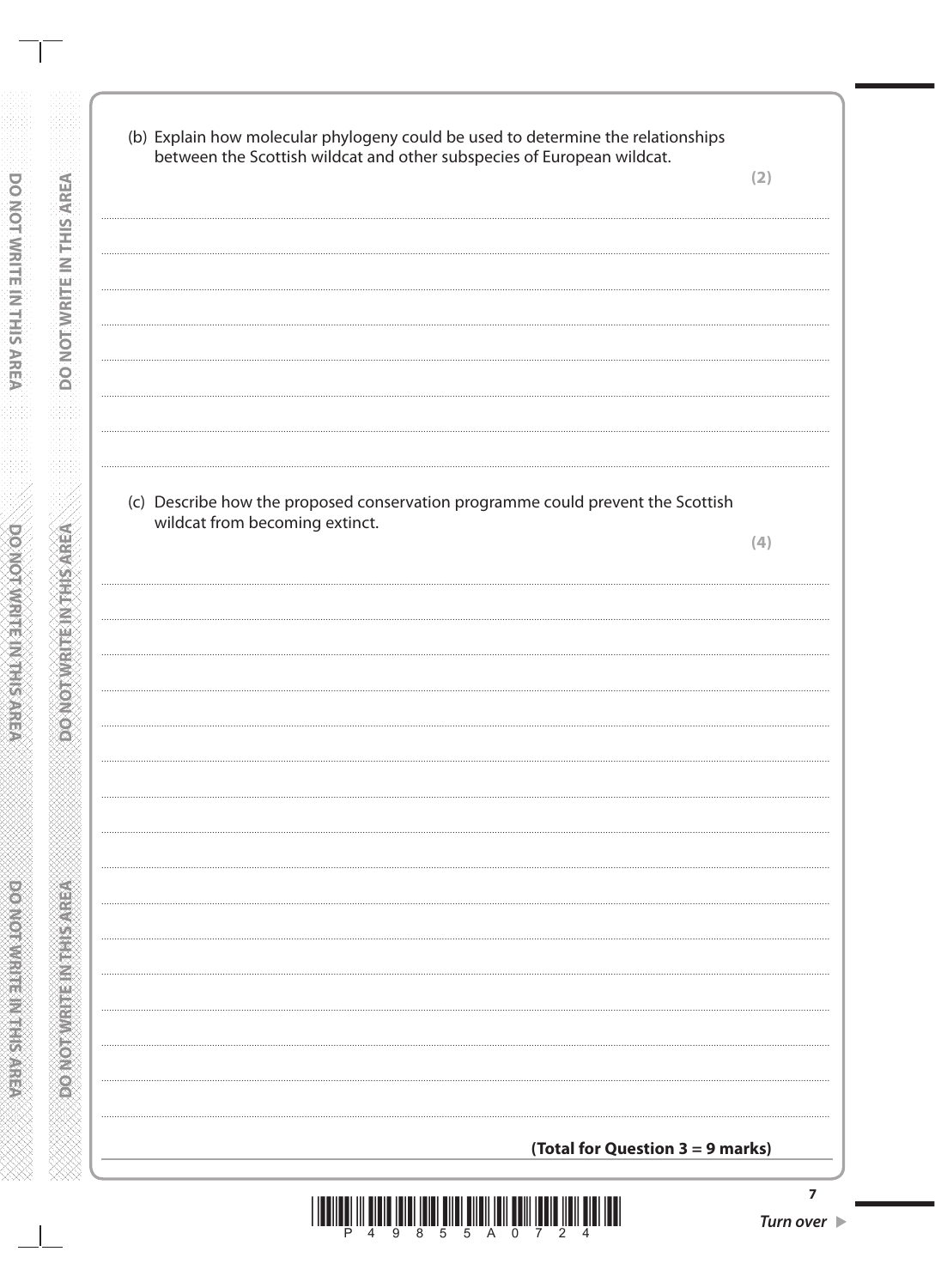4 Plasmodium falciparum is a single-celled eukaryotic organism. P. falciparum causes the disease malaria when it invades red blood cells. If untreated, malaria can result in a shorter than normal life span. The high mortality rate of people with malaria has been claimed to be one of the greatest selection pressures on the human genome in recent history. (a) The photograph shows P. falciparum in a sample of human blood. P. falciparum -Describe how scientists could have determined that P. falciparum is a eukaryotic organism and not a prokaryotic organism.  $(4)$ 

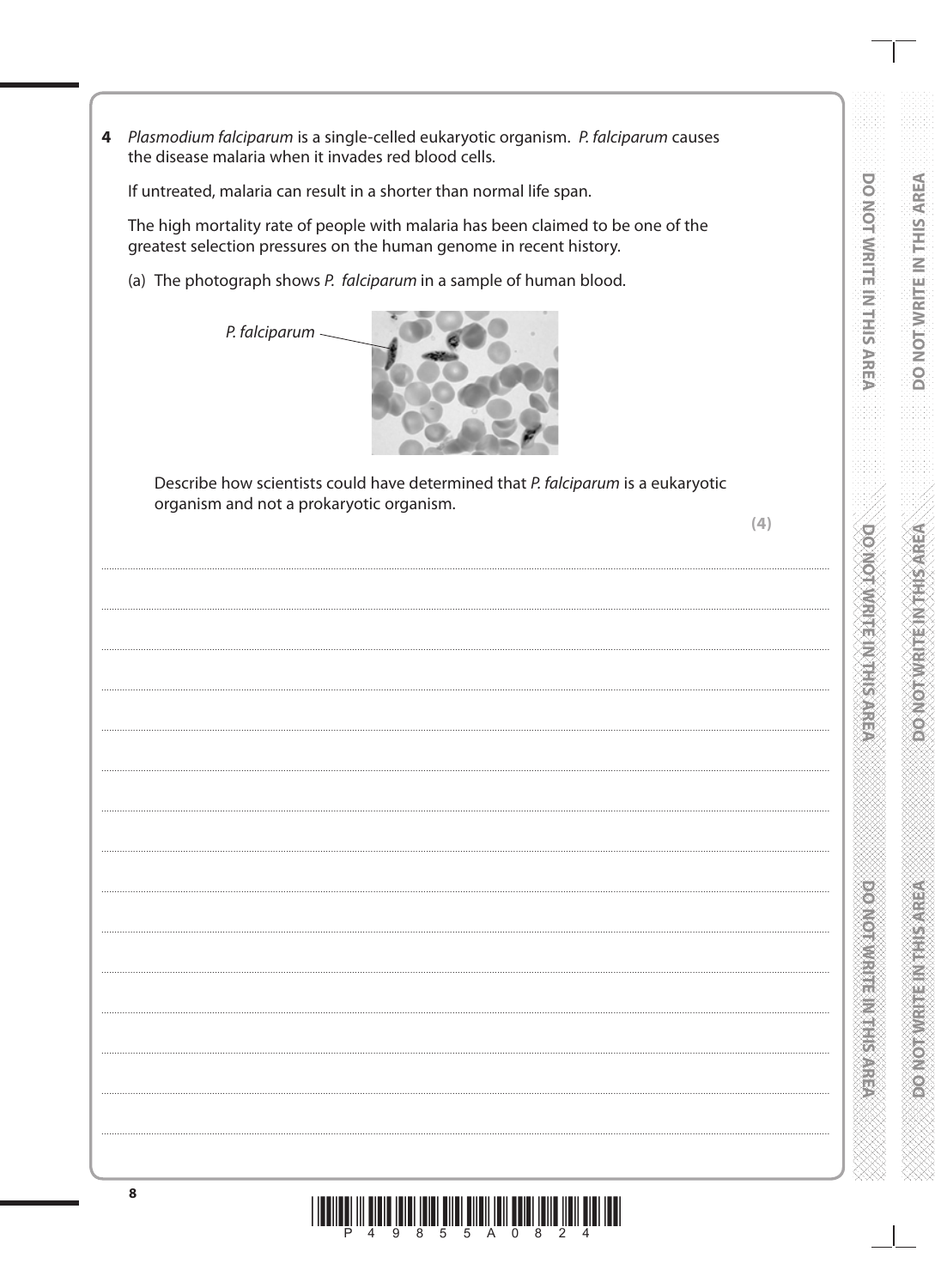(b) Sickle cell anaemia is a genetic condition.

 People who are homozygous for the sickle cell allele have red blood cells that become deformed in shape when they are deoxygenated.

 The electron micrograph shows these deformed sickle cells alongside normal red blood cells.



 (i) The image of the normal red blood cell labelled in the electron micrograph has a diameter of 2 cm.

Which of the following is the actual diameter of this red blood cell?

**(1)**

- **A** 0.67 µm
- **B** 6.7 µm
- **C** 67 µm
- **D** 670 µm

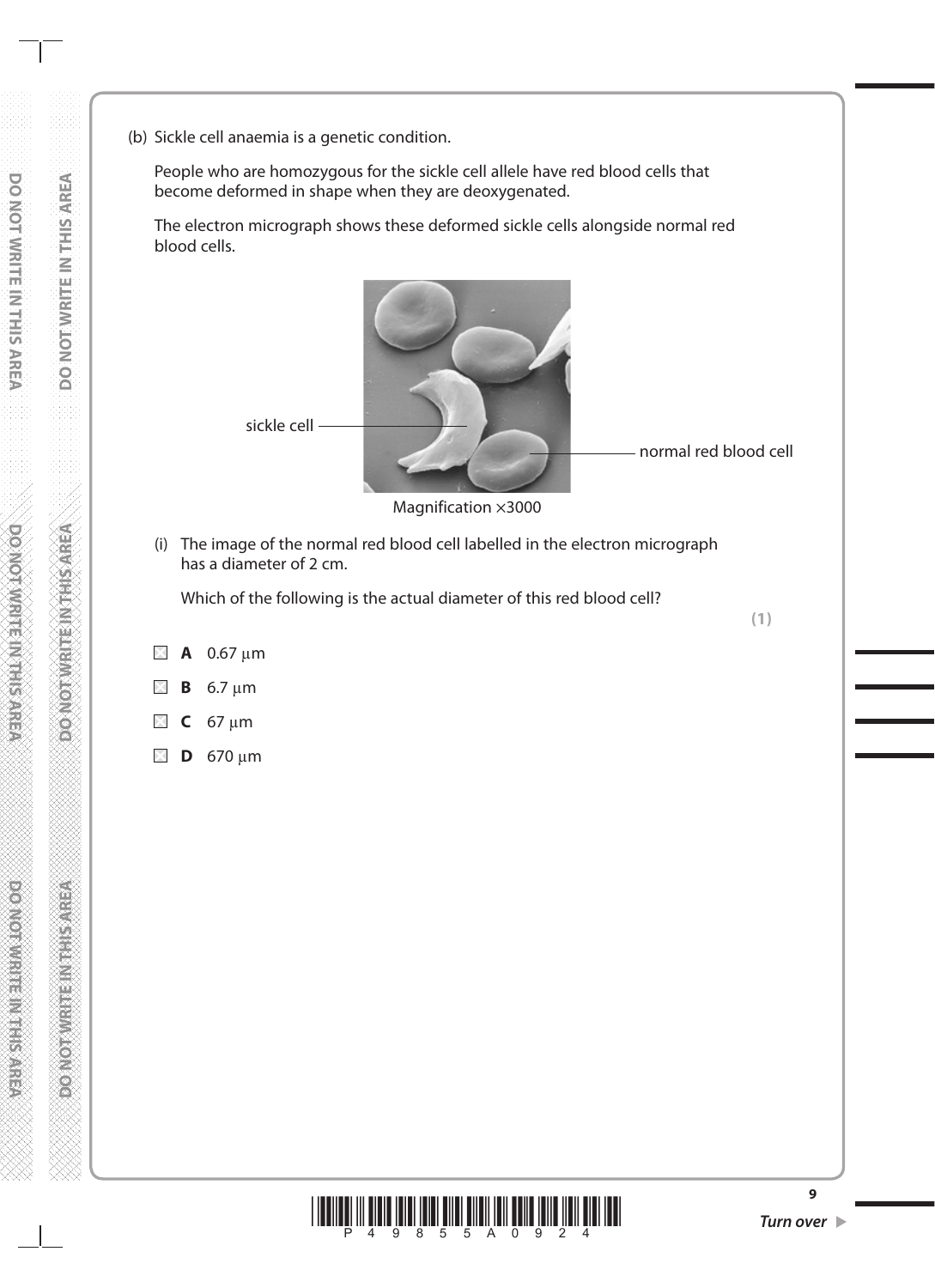**DOXORATE METRIC SATE:** 

 (ii) People with a heterozygous genotype for this condition do not develop severe sickle cell anaemia.

The Yoruba are a group of people who live in West Africa.

 In a population of 600 Yoruba individuals, 24 were found to have severe sickle cell anaemia.

Calculate the number of heterozygous individuals in this population.

Use the Hardy Weinberg equation,  $p^2 + 2pq + q^2 = 1$ .

**(3)**

Answer...

 \*(iii) Individuals who are heterozygous for this condition are resistant to a severe form of malaria, called cerebral malaria, that affects the brain. Individuals who are homozygous for the sickle cell allele are more likely to develop severe sickle cell anaemia.

 The maps show the percentage of the population with the allele for sickle cell anaemia and the distribution of *P. falciparum* in Africa. The location of the Yoruba people is indicated with a cross  $(X)$ .

| per cent of<br>population      | $13 +$<br>9 to 12 | endemic P. falciparum |
|--------------------------------|-------------------|-----------------------|
| with the<br>sickle cell allele | $5$ to $8$        |                       |
| (Haemoglobin S)                | $0$ to $4$        |                       |

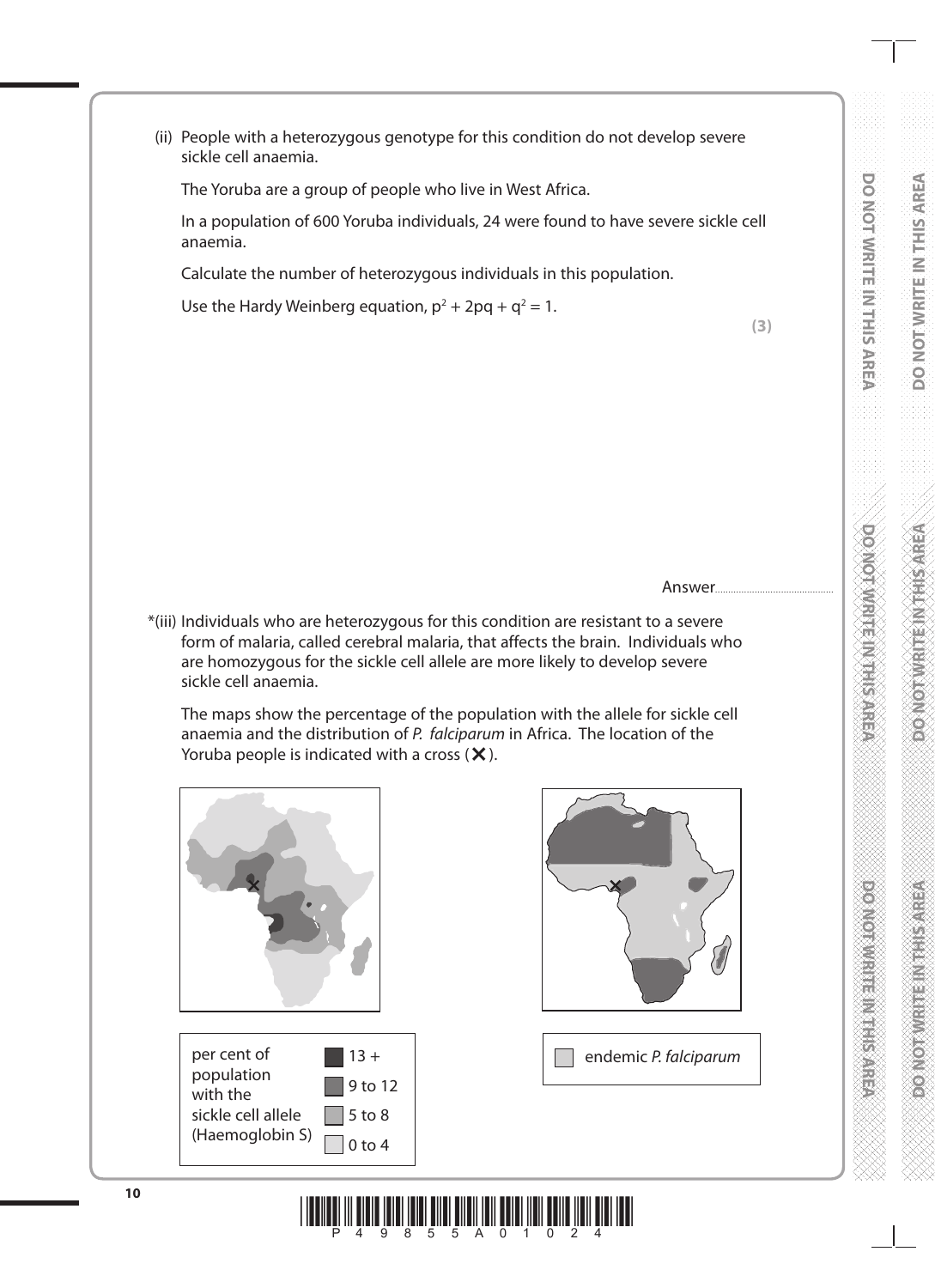|          | the Yoruba population with the allele for sickle cell anaemia. | Analyse the data to explain how malaria has affected the percentage of individuals in |
|----------|----------------------------------------------------------------|---------------------------------------------------------------------------------------|
|          |                                                                | (6)                                                                                   |
|          |                                                                |                                                                                       |
|          |                                                                |                                                                                       |
|          |                                                                |                                                                                       |
|          |                                                                |                                                                                       |
| $\cdots$ |                                                                |                                                                                       |
|          |                                                                |                                                                                       |
|          |                                                                |                                                                                       |
|          |                                                                |                                                                                       |
|          |                                                                |                                                                                       |
|          |                                                                |                                                                                       |
|          |                                                                |                                                                                       |
|          |                                                                |                                                                                       |
|          |                                                                |                                                                                       |
|          |                                                                |                                                                                       |
|          |                                                                |                                                                                       |
|          |                                                                |                                                                                       |
|          |                                                                |                                                                                       |
|          |                                                                |                                                                                       |
|          |                                                                |                                                                                       |
|          |                                                                |                                                                                       |
|          |                                                                |                                                                                       |
|          |                                                                |                                                                                       |
|          |                                                                |                                                                                       |
|          |                                                                |                                                                                       |
|          |                                                                |                                                                                       |
|          |                                                                |                                                                                       |
|          |                                                                |                                                                                       |
|          |                                                                |                                                                                       |
|          |                                                                |                                                                                       |
|          |                                                                |                                                                                       |
|          |                                                                |                                                                                       |
|          |                                                                | (Total for Question 4 = 14 marks)                                                     |
|          |                                                                |                                                                                       |
|          |                                                                |                                                                                       |
|          |                                                                |                                                                                       |
|          |                                                                |                                                                                       |
|          |                                                                |                                                                                       |
|          |                                                                |                                                                                       |
|          |                                                                |                                                                                       |
|          |                                                                |                                                                                       |
|          |                                                                |                                                                                       |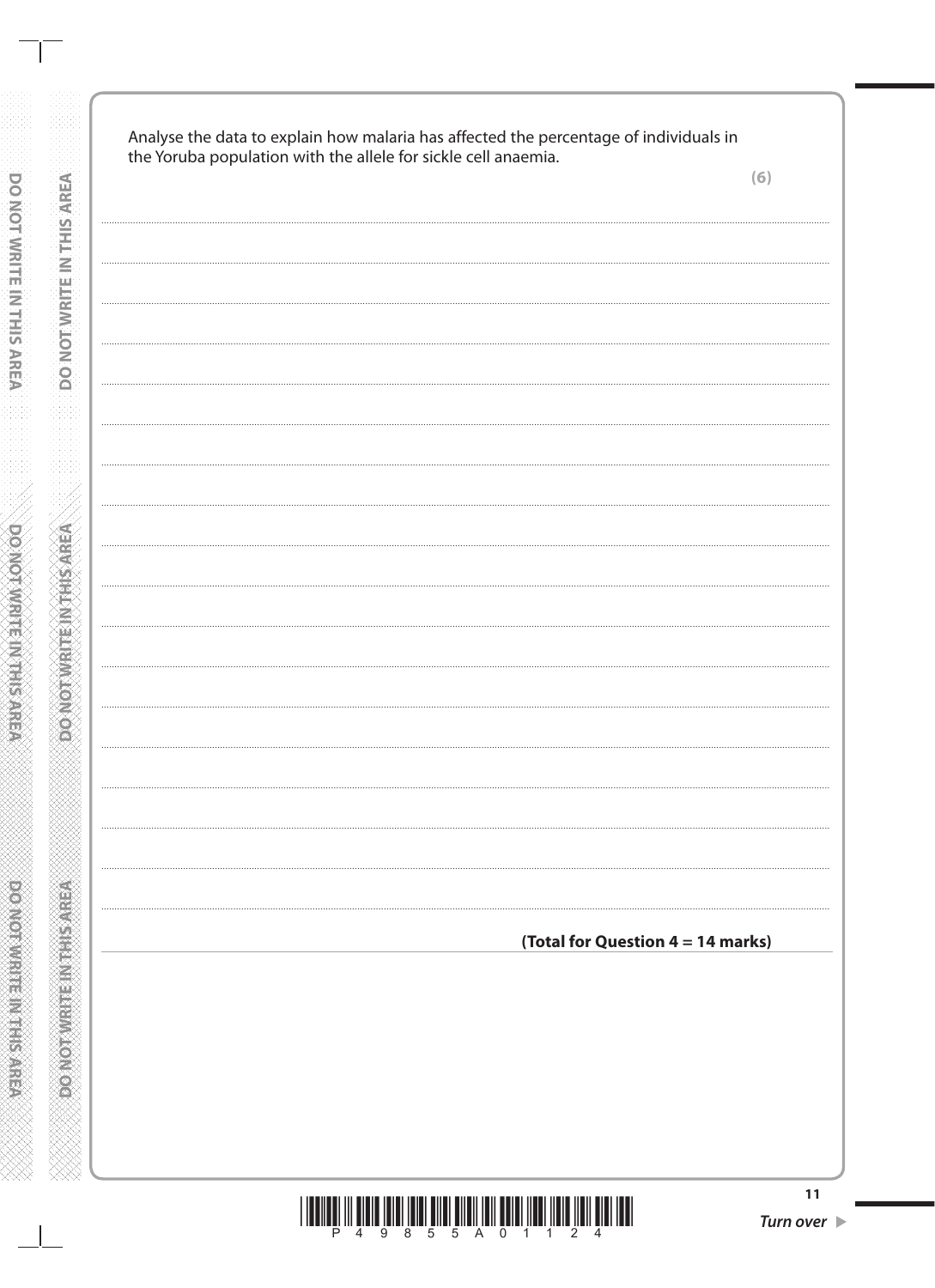**DOMESTIC PRIMERING STREET** 

- **5** Cell division can be affected by various chemicals. The effects of these chemicals can be studied by observing tissues.
	- (a) The photograph shows onion root cells undergoing mitosis.



 (i) Draw a line labelled **M** to one cell at metaphase and a line labelled **A** to one cell at anaphase.

**(2)**

 (ii) The rate at which cells are dividing can be determined by calculating the mitotic index.

The mitotic index is the percentage of cells in a sample undergoing mitosis.

 The table shows the number of cells at different stages of the cell cycle in one sample.

| <b>Stage</b> | <b>Number of cells</b> |
|--------------|------------------------|
| Interphase   | 462                    |
| Prophase     | 23                     |
| Metaphase    | 24                     |
| Anaphase     | 4                      |
| Telophase    | 16                     |

Calculate the mitotic index for the sample of cells shown in the table.

**(2)**

Answer ....................................... %

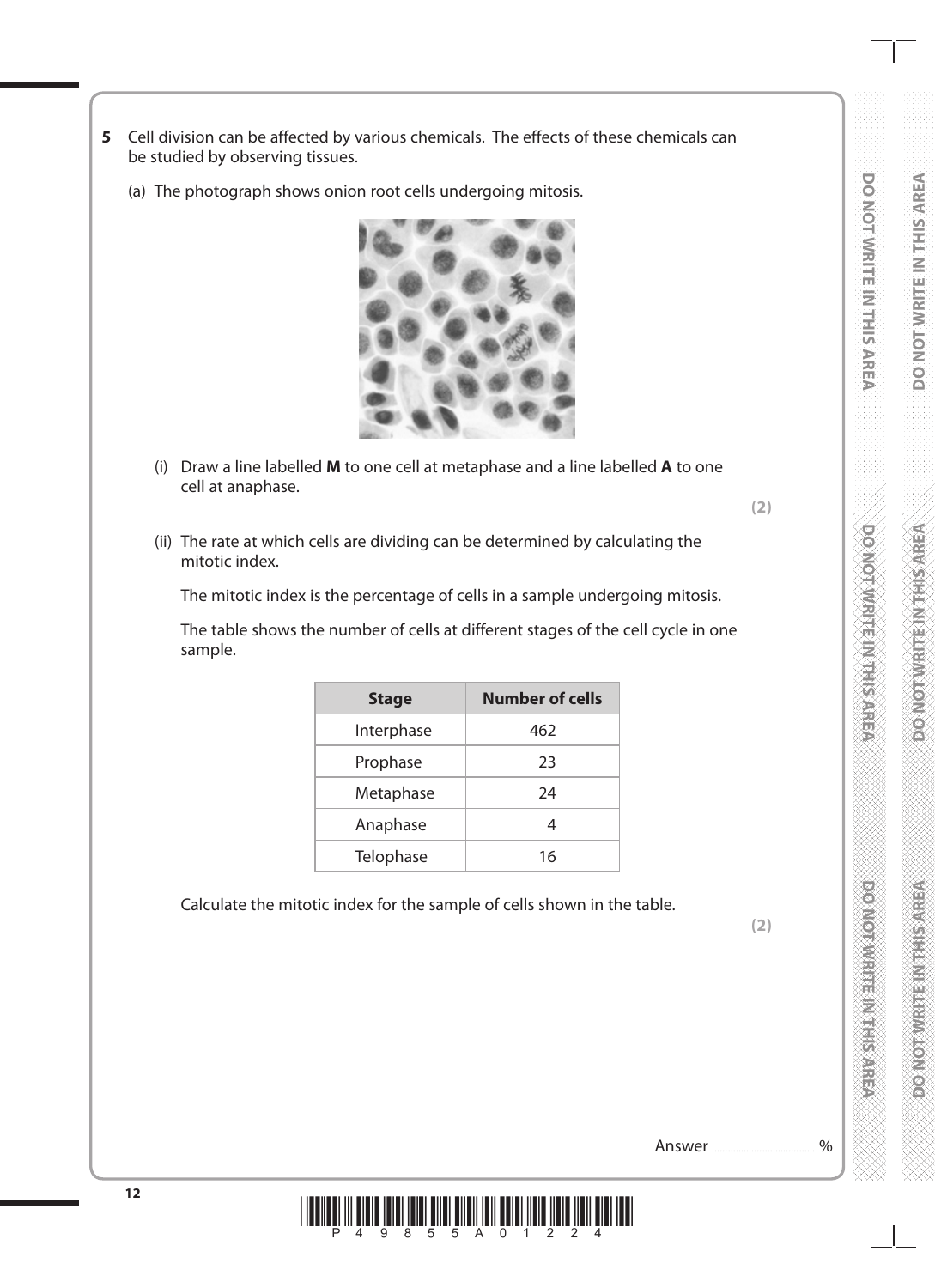(b) Herbicides are chemicals used to kill weeds. Some herbicides work by disrupting the cell cycle.

An investigation was carried out to study the effect of different concentrations of the herbicide Agil on mitosis in onion root tips.

The roots of onions were exposed to different concentrations of Agil for 24 hours.

Root tip squashes were then prepared and the mean mitotic index was calculated for each Agil concentration.

The results are shown in the table.

| <b>Agil concentration</b><br>/ $ppm$ | <b>Mean mitotic index</b><br>$(% \pm SE)$ |
|--------------------------------------|-------------------------------------------|
| 0.0                                  | $40.7 + 0.22$                             |
| 0.5                                  | $33.7 \pm 0.32$                           |
| 1.0                                  | $31.1 \pm 0.15$                           |
| 1.5                                  | $30.8 + 0.19$                             |

(i) Describe the effects of Agil concentration on mitosis in onion root tips.

 $13$ 

**POSSESSIONS**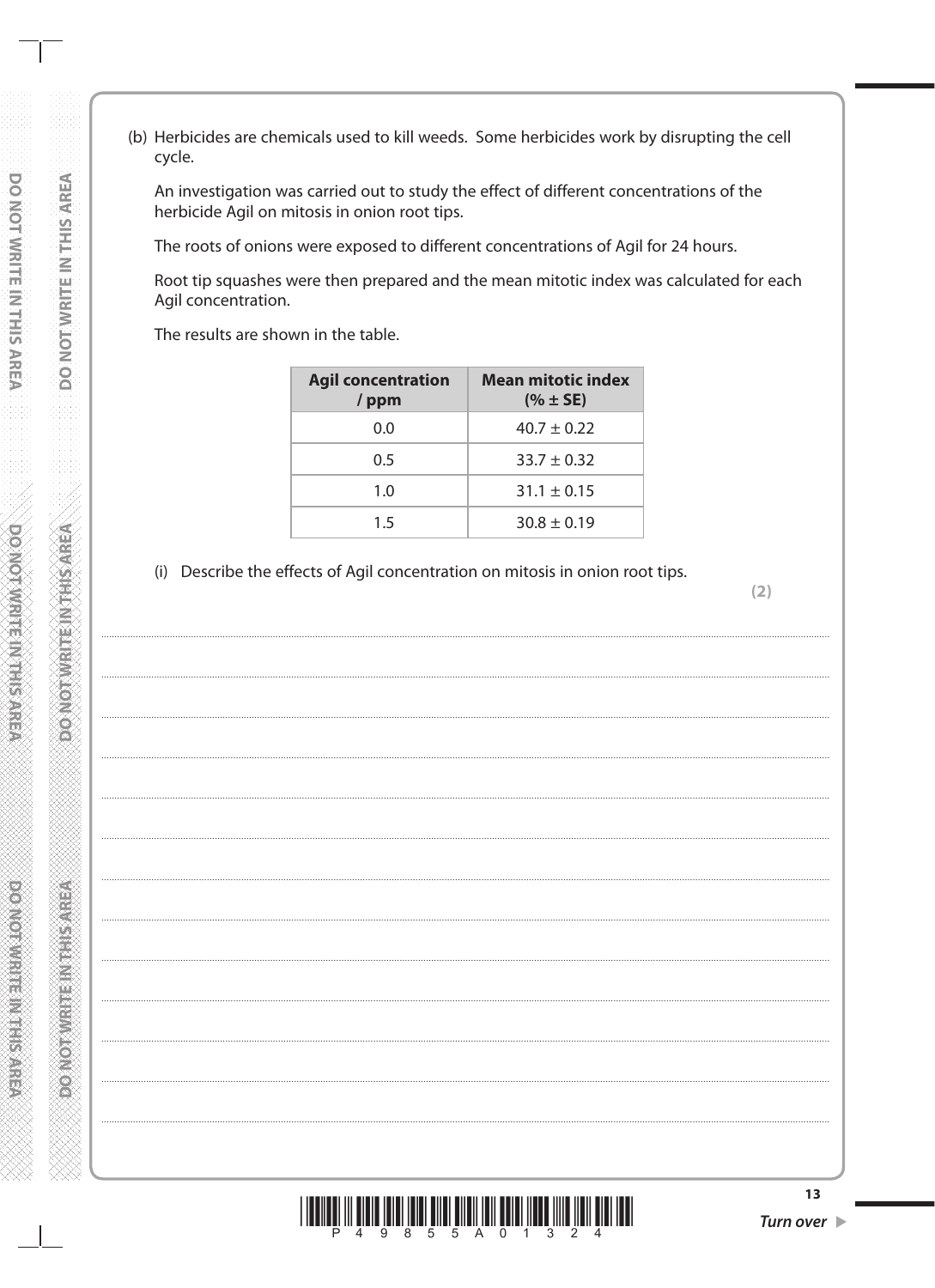| the rate of mitosis in onion root tips. | (6) |
|-----------------------------------------|-----|
|                                         |     |
|                                         |     |
|                                         |     |
|                                         |     |
|                                         |     |
|                                         |     |
|                                         |     |
|                                         |     |
|                                         |     |
|                                         |     |
|                                         |     |
|                                         |     |
|                                         |     |
|                                         |     |
|                                         |     |
|                                         |     |
|                                         |     |
|                                         |     |
|                                         |     |
|                                         |     |
|                                         |     |
|                                         |     |
|                                         |     |
|                                         |     |
|                                         |     |
|                                         |     |
|                                         | .   |
|                                         |     |
|                                         |     |
|                                         |     |
|                                         |     |
|                                         |     |
|                                         |     |
|                                         |     |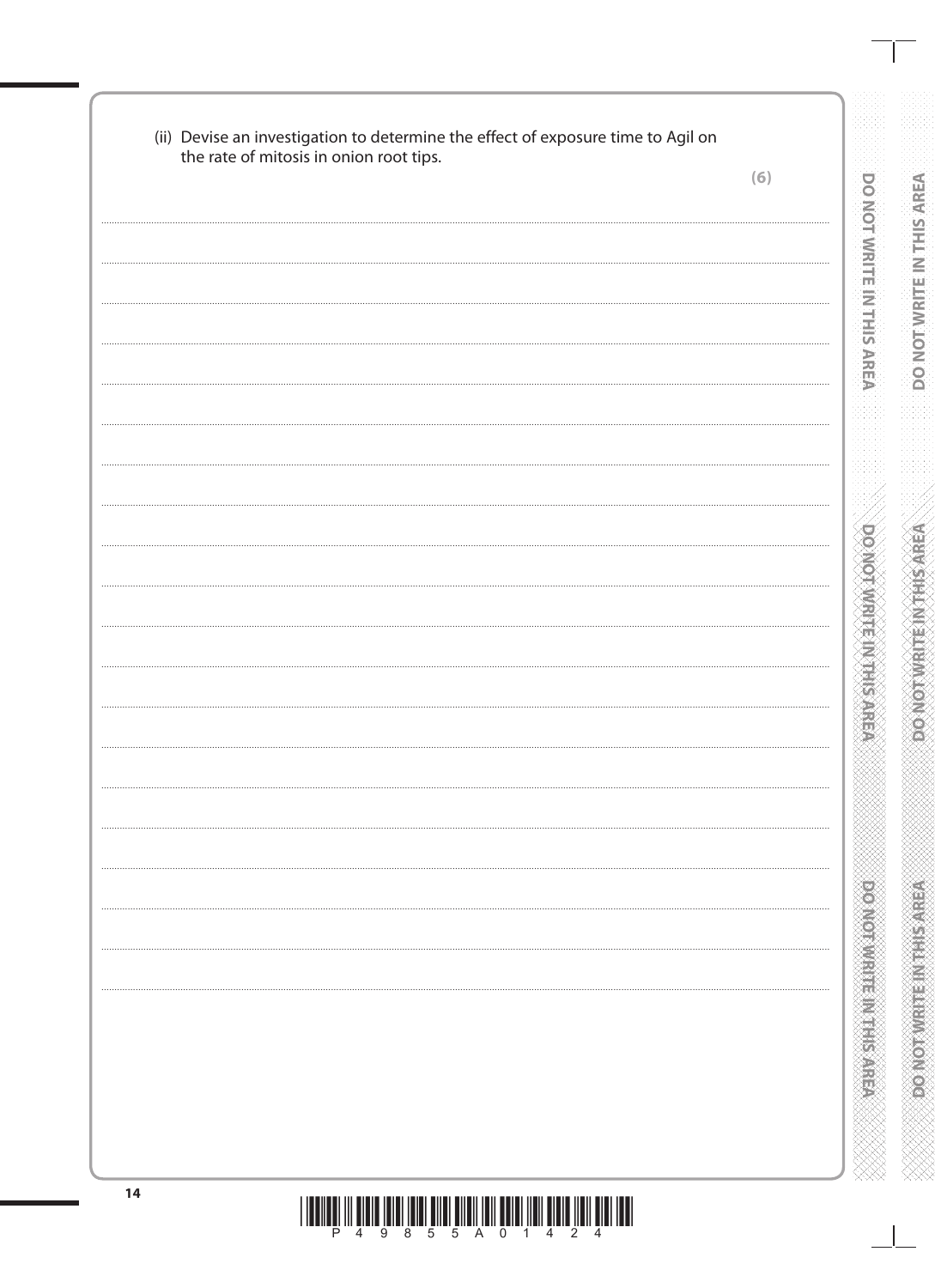| (c) Chemotherapy is used to treat cancer. Cancer involves uncontrolled cell division.                                                       |     |
|---------------------------------------------------------------------------------------------------------------------------------------------|-----|
| Some chemotherapy treatments have an effect on mitosis.                                                                                     |     |
| Paclitaxel is a chemical used in chemotherapy to treat various types of cancer. It<br>works by preventing the shortening of spindle fibres. |     |
| Explain how preventing the shortening of spindle fibres affects mitosis.                                                                    |     |
|                                                                                                                                             | (2) |
|                                                                                                                                             |     |
|                                                                                                                                             |     |
|                                                                                                                                             |     |
|                                                                                                                                             |     |
|                                                                                                                                             |     |
|                                                                                                                                             |     |
|                                                                                                                                             |     |
|                                                                                                                                             |     |
|                                                                                                                                             |     |
|                                                                                                                                             |     |
|                                                                                                                                             |     |
|                                                                                                                                             |     |
|                                                                                                                                             |     |
|                                                                                                                                             |     |
|                                                                                                                                             |     |
|                                                                                                                                             |     |
| (Total for Question 5 = 14 marks)                                                                                                           |     |
|                                                                                                                                             |     |
|                                                                                                                                             |     |
|                                                                                                                                             |     |
|                                                                                                                                             |     |
|                                                                                                                                             |     |
|                                                                                                                                             |     |
|                                                                                                                                             |     |
|                                                                                                                                             |     |
|                                                                                                                                             |     |
|                                                                                                                                             |     |
|                                                                                                                                             |     |
|                                                                                                                                             |     |
|                                                                                                                                             |     |
|                                                                                                                                             |     |

**DONOTWRITE IN THIS AREA** 

**DONOT WRITEIN THIS AREA**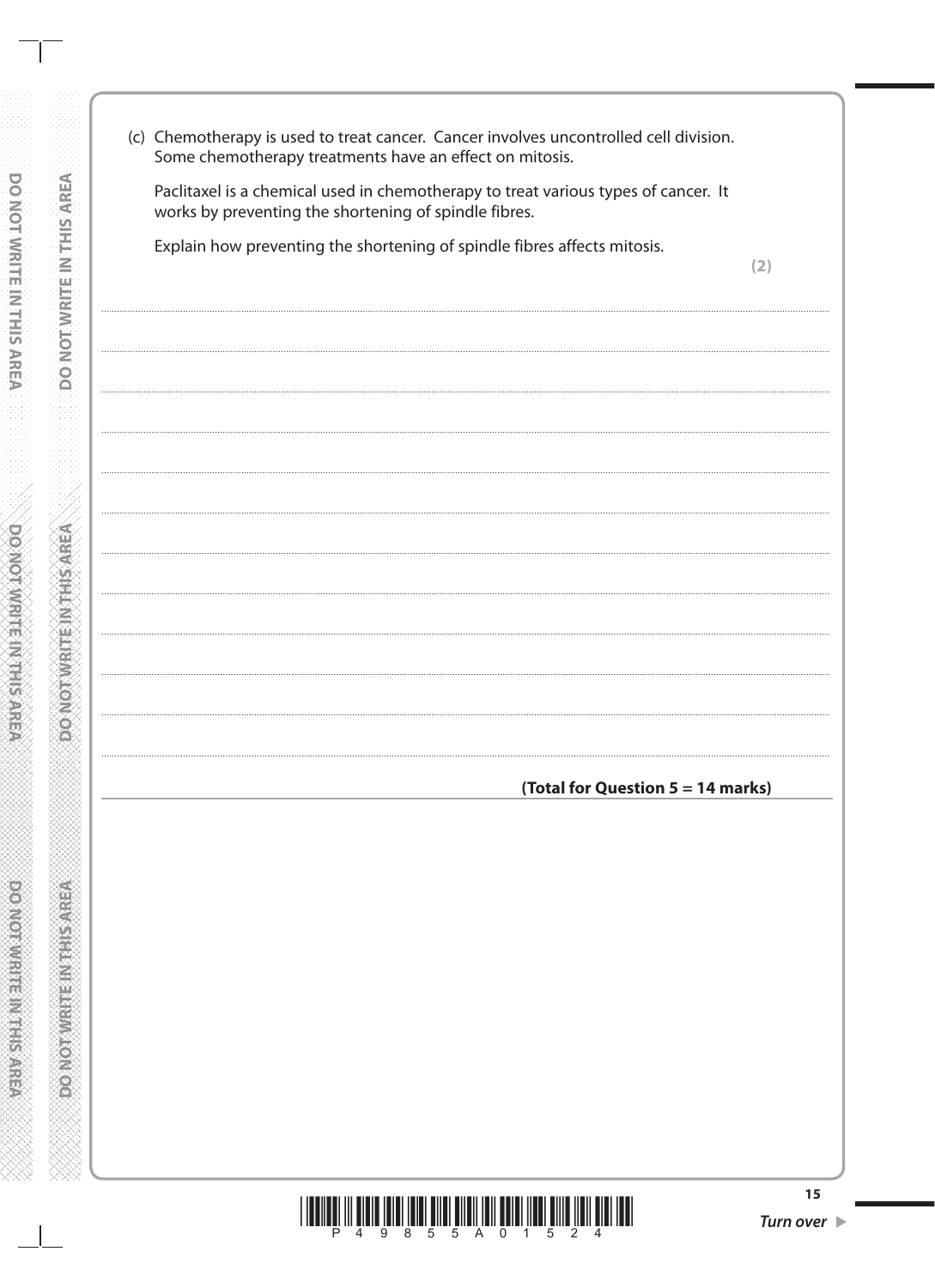|          |   | (a) Give reasons why the use of fibres from plants is sustainable.                                                          | (2) |
|----------|---|-----------------------------------------------------------------------------------------------------------------------------|-----|
|          |   |                                                                                                                             |     |
|          |   |                                                                                                                             |     |
|          |   |                                                                                                                             |     |
|          |   |                                                                                                                             |     |
|          |   |                                                                                                                             |     |
|          |   |                                                                                                                             |     |
|          |   | (b) The tensile strength of plant fibres from different plant species can be measured.                                      |     |
| (i)      |   | Which of the following are variables that would need to be controlled when<br>testing the tensile strength of these fibres? | (1) |
| $\times$ | A | humidity and light intensity                                                                                                |     |
|          | B | light intensity and temperature                                                                                             |     |
|          | C | temperature and humidity                                                                                                    |     |
|          | D | temperature and pH                                                                                                          |     |
|          |   | (ii) Describe how the tensile strength of these fibres can be measured.                                                     | (3) |
|          |   |                                                                                                                             |     |
|          |   |                                                                                                                             |     |
|          |   |                                                                                                                             |     |
|          |   |                                                                                                                             |     |
|          |   |                                                                                                                             |     |
|          |   |                                                                                                                             |     |
|          |   |                                                                                                                             |     |
|          |   |                                                                                                                             |     |
|          |   |                                                                                                                             |     |
|          |   |                                                                                                                             |     |
|          |   |                                                                                                                             |     |

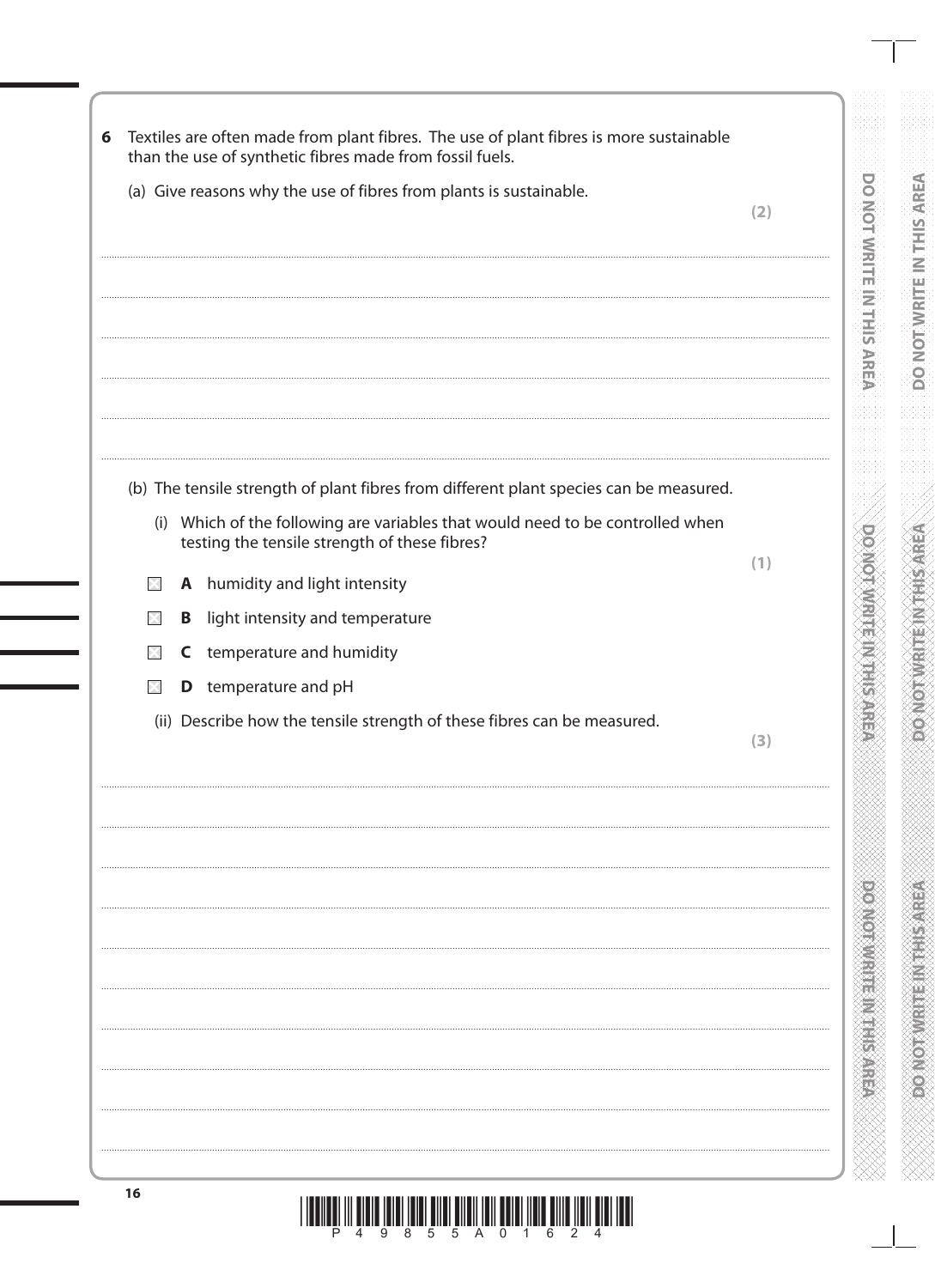(c) Fibres of curaua, jute and sisal were examined using an electron microscope.

These electron micrographs were examined and the physical features of the fibres were measured.



Curaua





Jute



Sisal

| <b>Type of fibre</b> | <b>Cell wall thickness</b><br>µm | <b>Diameter of lumen</b><br>/ um | <b>Mean tensile strength</b><br>/ MPa |  |
|----------------------|----------------------------------|----------------------------------|---------------------------------------|--|
| Curaua               | $3.5\phantom{0}$                 | 4.0                              | 543                                   |  |
| Jute                 | 2.5                              | 6.7                              | 249                                   |  |
| Sisal                | 2.6                              | 82                               | 484                                   |  |

Analyse these data to evaluate the relationship between the structure of these plant fibres and their tensile strength.

**RESPONDED MEANS AND ROOM** 

## (Total for Question 6 = 10 marks)

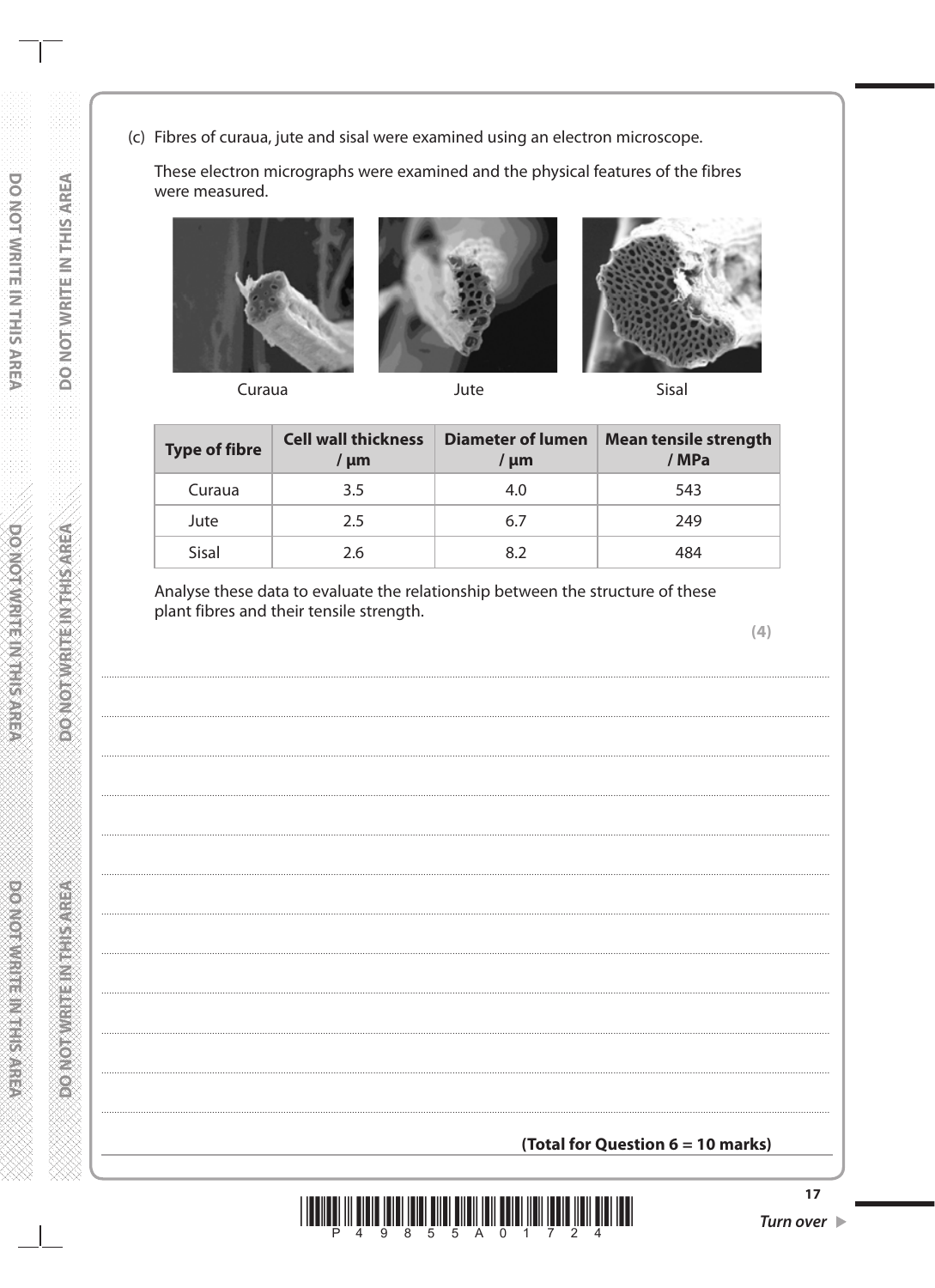88888



**BLANK PAGE**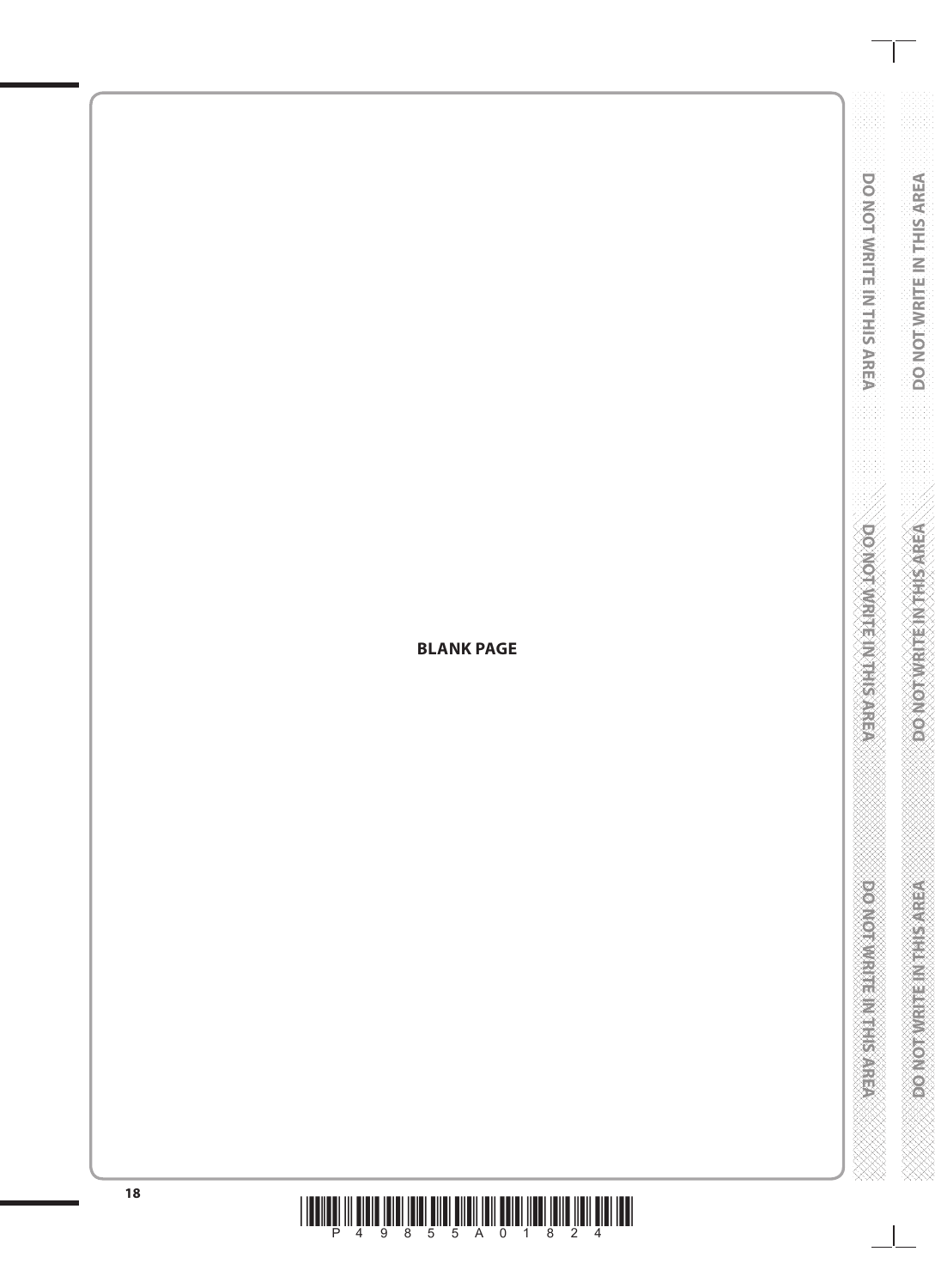7 In humans, different types of stem cell are found in the bone marrow.

The photograph shows some mesenchymal stem cells from bone marrow.



Mesenchymal stem cells can differentiate to give rise to a variety of cell types, including bone cells, cartilage cells, muscle cells and fat cells.

The skeletal system consists of bone tissue, muscle tissue and cartilage tissue.

(a) (i) Describe how a tissue differs in structure from a system.

(ii) Describe how mesenchymal stem cells can give rise to different types of cell.

 $(2)$ 

**POSSIBLE IN THE STATE OF STATE** 

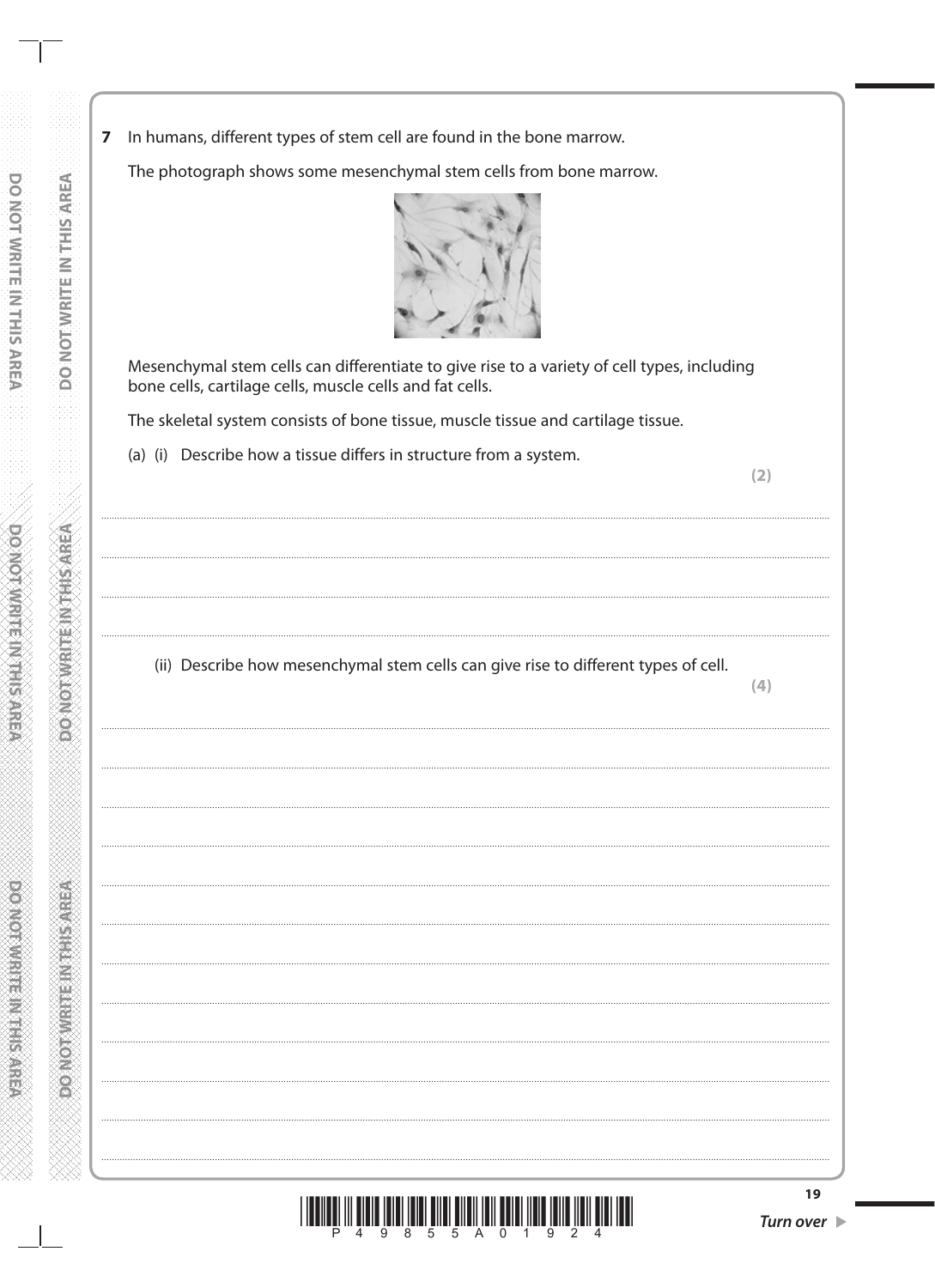(b) The proportion of mesenchymal stem cells to other cells in the bone marrow changes with age.

 The graph shows the relationship between age and the percentage of mesenchymal stem cells in bone marrow.



 Calculate the rate at which the percentage of mesenchymal stem cells in the bone marrow changes between the ages of 14 and 30.

**(2)**

**DO NOT WRITE IN THE INTERNATION** 

DO NOT WRITE IN THIS AREA

**DO NOT WRITE IN THE INTERNATIONAL CONTRACTOR** 

**DOMOTWRITE IN THIS AREA** 

20 **1111 111 111 111 111 111 111 111 111 111 111 111 111 111** 

Answer ................................................................................................................ % y–1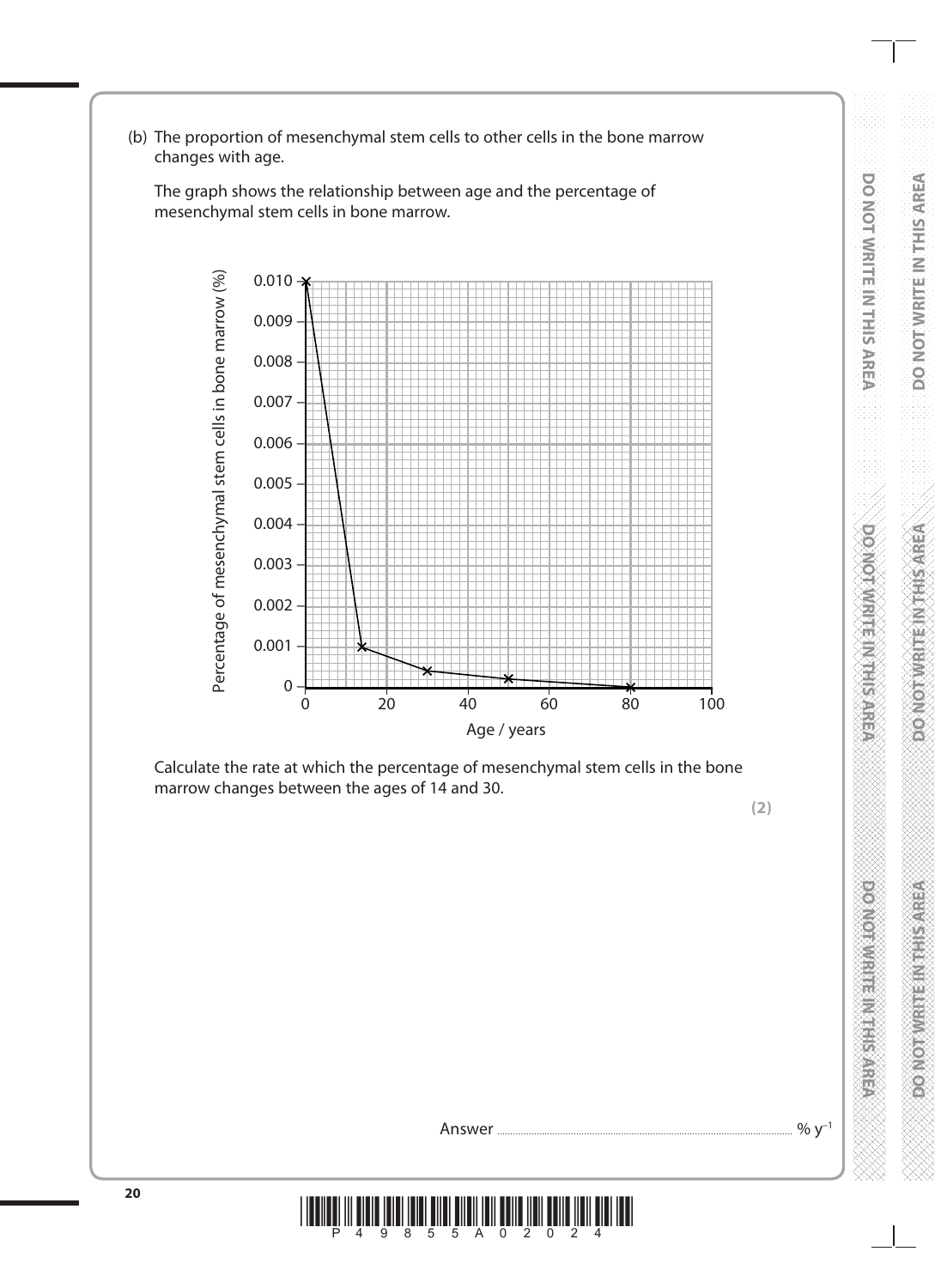|                                     | (c) Deduce why age affects the time taken to recover from injuries. | (3) |
|-------------------------------------|---------------------------------------------------------------------|-----|
|                                     |                                                                     |     |
| DO NOT WRITEIN THIS AREA            |                                                                     |     |
|                                     | $\cdots$                                                            |     |
|                                     |                                                                     |     |
|                                     |                                                                     |     |
|                                     | (Total for Question 7 = 11 marks)                                   |     |
| <b>POWOTWATEWYHISAREA</b>           |                                                                     |     |
|                                     |                                                                     |     |
|                                     |                                                                     |     |
|                                     |                                                                     |     |
|                                     |                                                                     |     |
|                                     |                                                                     |     |
|                                     |                                                                     |     |
| <b>RESERVE IN ESTATE ON CONSERV</b> |                                                                     |     |

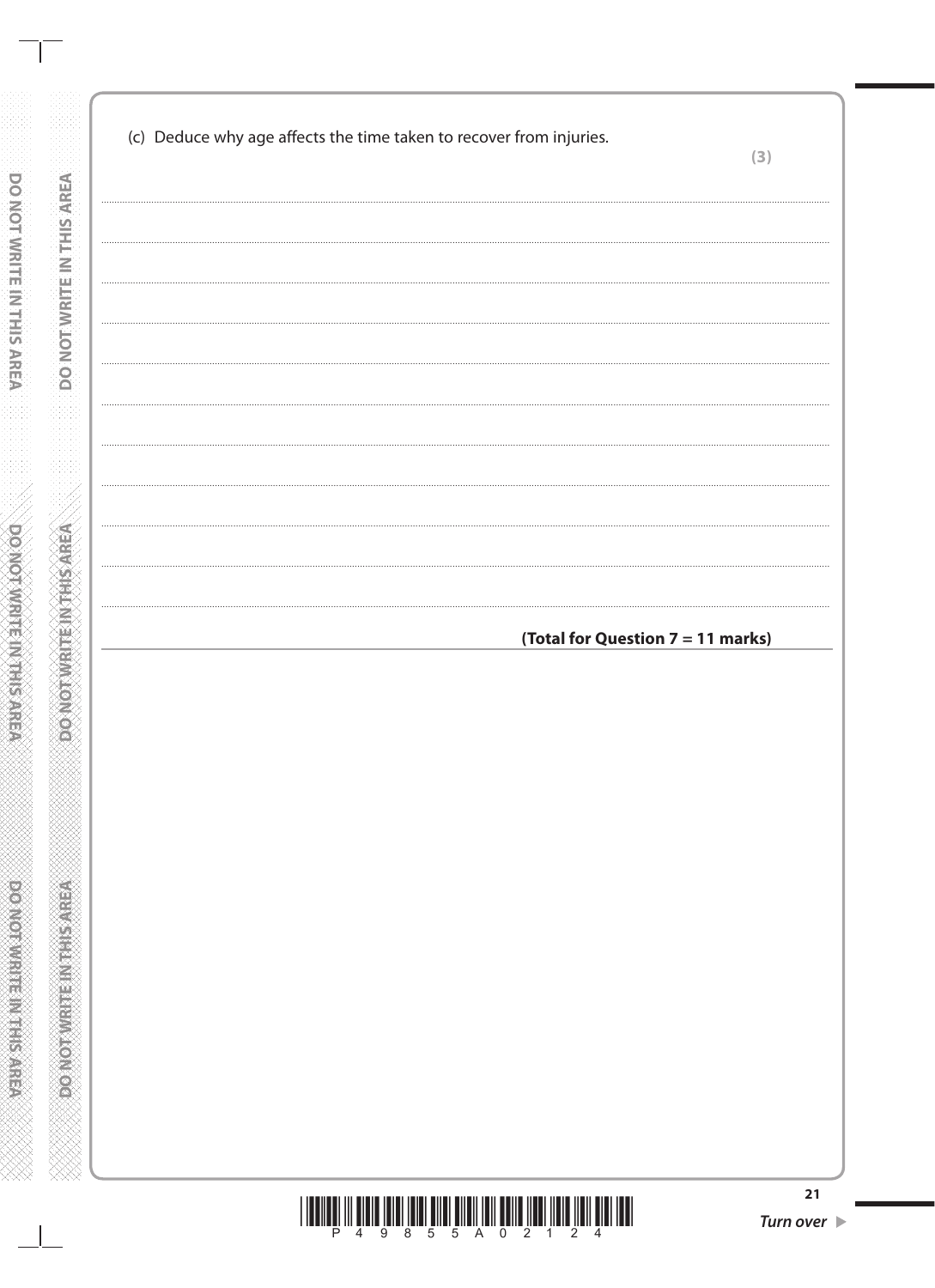**POSTER AND RESIDENCE** 



 $(3)$ 

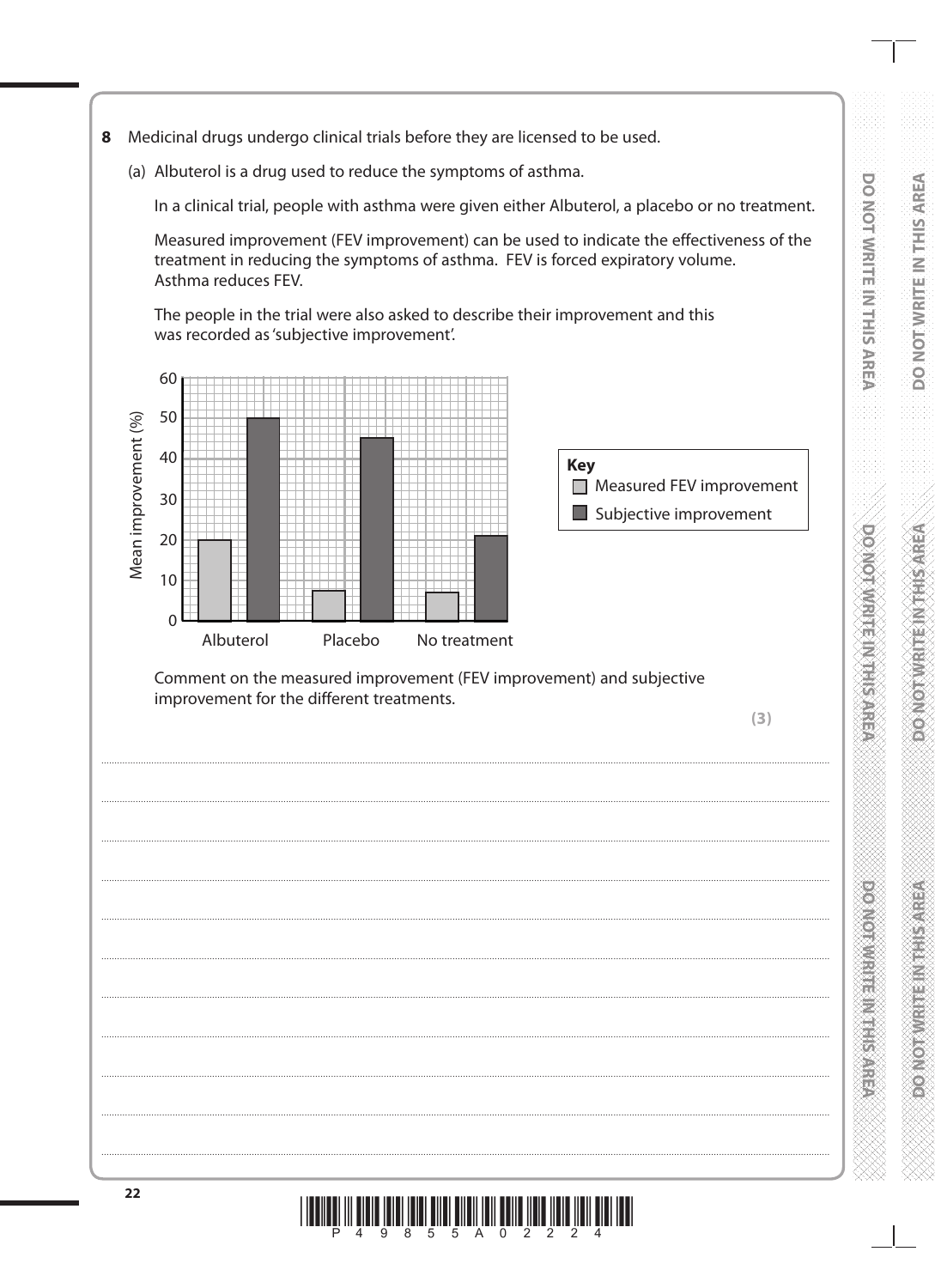(b) In January 2016, a clinical trial of a different drug involved 128 healthy volunteers aged 18 to 55. In this trial, different doses of the drug were given to 90 of these volunteers and the others were given a placebo.

Six people, who were given the drug, became ill and had to be treated in hospital.

(i) Explain why healthy volunteers were given different doses of the drug or a placebo.

 $(2)$ 

(ii) The trial tested increasing the dose of the drug. The six people who fell ill were the first to receive higher doses over the course of several days.

Which of the following is the correct ratio of those who took the drug to those who fell ill?

 $(1)$ 

- $\blacksquare$  A 14:1
- **B** 15:1
- $\blacksquare$  C 18:1
- $\blacksquare$  D 21:1



**DO NOT WRITE IN THIS AREA** 

**ACANOTAMP ITE IN THIS AREA**